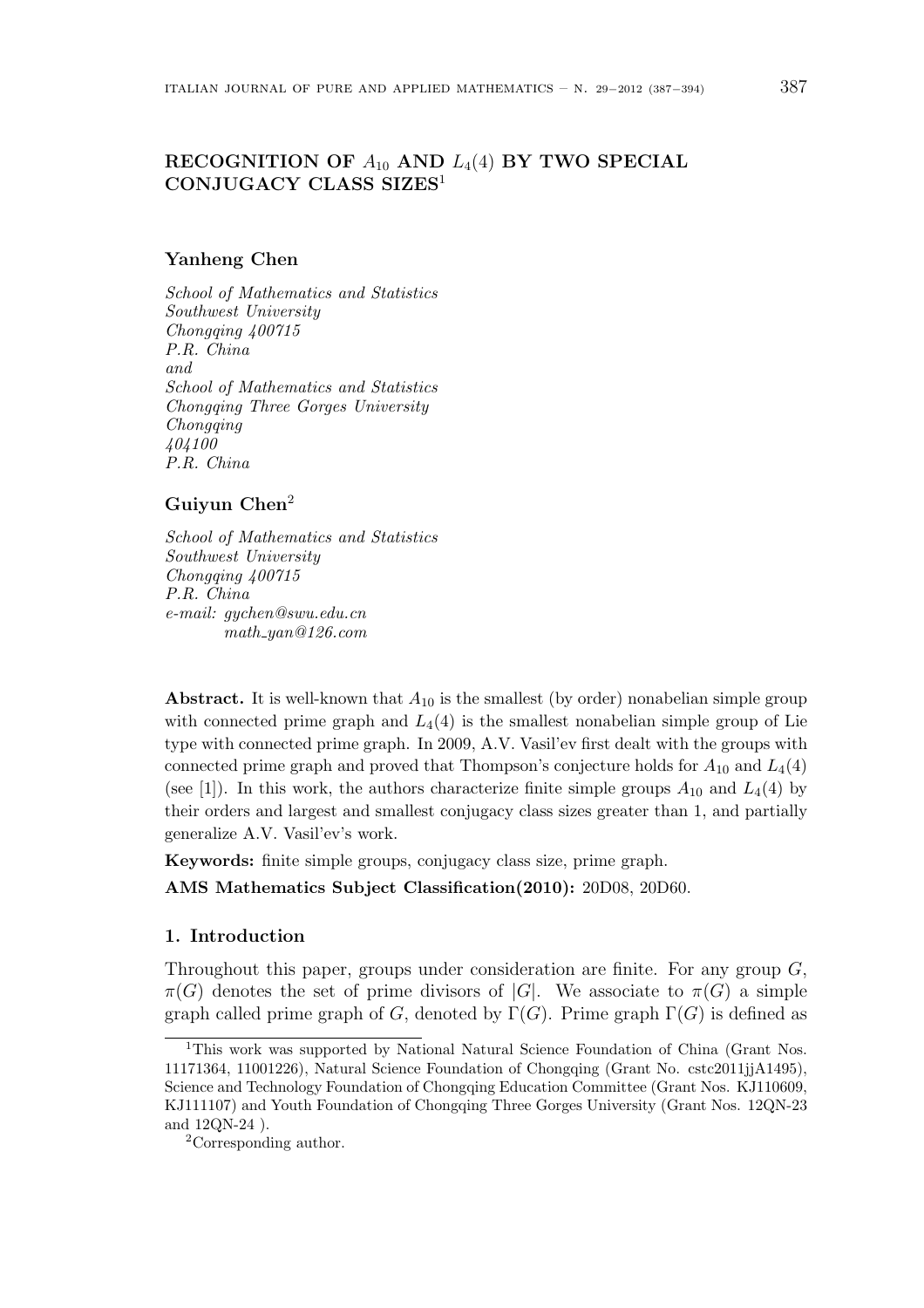follows: the vertex of  $\Gamma(G)$  is the set of all prime divisors of the order of G, two distinct vertexes  $p$  and  $q$  are adjacent by edge if and only if there is an element of order pq in  $G$ (see [10]). Denote the connected components of the prime graph by  $T(G) = {\pi_i(G)} \mid 1 \leq i \leq t(G)$ , where  $t(G)$  is the number of the prime graph components of G. If the order of G is even, we always assume that  $2 \in \pi_1(G)$ . In addition, for  $x \in G$ ,  $cl_G(x)$  denotes the conjugacy class in G containing x and  $C_G(x)$  denotes the centralizer of x in G. Let  $cs(G) = \{n \in \mathbb{N} | G$  has a conjugacy class C such that  $|C| = n$ . For  $p \in \pi(G)$ , we denote  $G_p$  and  $Syl_p(G)$  a Sylow p−subgroup of G and the set of all of its Sylow p−subgroups, respectively. We also denote  $Soc(G)$  the socle of G which is the subgroup generated by the set of a minimal normal subgroups of G. The other notation and terminologies in this paper are standard and the reader is referred to [8] if necessary. The second author G.Y. Chen once worked on J.G. Thompson's conjecture posed by J.G. Thompson in 1980s, which is about characterizing finite simple groups by the set of lengths of its conjugacy classes as following (ref. to [[9], Problem 12.38]):

**Thompson's conjecture.** Let G be a finite group with  $Z(G) = 1$  and L is a finite non-abelian simple group satisfying that  $cs(G) = cs(L)$ , then  $G \simeq L$ .

In 1994, G.Y. Chen proved in his Ph.D. dissertation [3] that if  $G$  is a group with  $Z(G) = 1$ , and L a non-abelian simple group with non-connected prime graph such that  $cs(G) = cs(L)$ , then  $G \simeq L$  (also ref. to [4], [5], [6]). In 2009, A.V. Vasil'ev first dealt with the groups with connected prime graph and proved that Thompson's conjecture holds for  $A_{10}$  and  $L_4(4)$  (see [1]). In 2011, N. Ahanjideh in [2] proved that Thompson's conjecture is true for  $L_n(q)$ . Recently, G.Y. Chen and J.B. Li contributed their interests on special class sizes of finite simple groups, and characterize successfully sporadic simple groups (see J.B. Li's Ph.D. dissertation [15])and simple  $K_3$ –groups (to prepared) by their orders and few special class sizes greater than 1. In their papers, they provided two new ways to characterize finite simple group by group order and largest class size, or smallest class size greater than 1. More importantly, one of two methods doesn't consider about connection of prime graph of group. Thus it is may be effective to deal with simple groups which have connected prime graph. In this paper, we focus our attention on simple groups  $A_{10}$  and  $L_4(4)$  which have connected prime graphs, and characterize  $A_{10}$  and  $L_4(4)$  by their orders, and largest and smallest conjugacy class sizes greater than 1, respectively. In addition, we partially generalize A.V. Vasil'ev's work (see [1]) and prove that Thompson's conjecture holds for  $A_{10}$  and  $L_4(4)$  at the same time. That is the following theorem. For convenience,  $lcs(G)$  and  $scs(G)$  denote largest and smallest conjugacy class size greater than 1 of group  $G$ , respectively.

**Main Theorem.** Let G be a group and L one of  $A_{10}$  and  $L_4(4)$ . Then  $G \simeq L$  if and only if  $|G| = |L|$  and  $lcs(G) = lcs(L)$  and  $scs(G) = scs(L)$ .

If Main Theorem is proved, then the following corollary holds, which proves Thompson's conjecture for  $A_{10}$  and  $L_4(4)$ .

**Corollary.** Thompson's conjecture holds for finite simple group  $A_{10}$  and  $L_4(4)$ .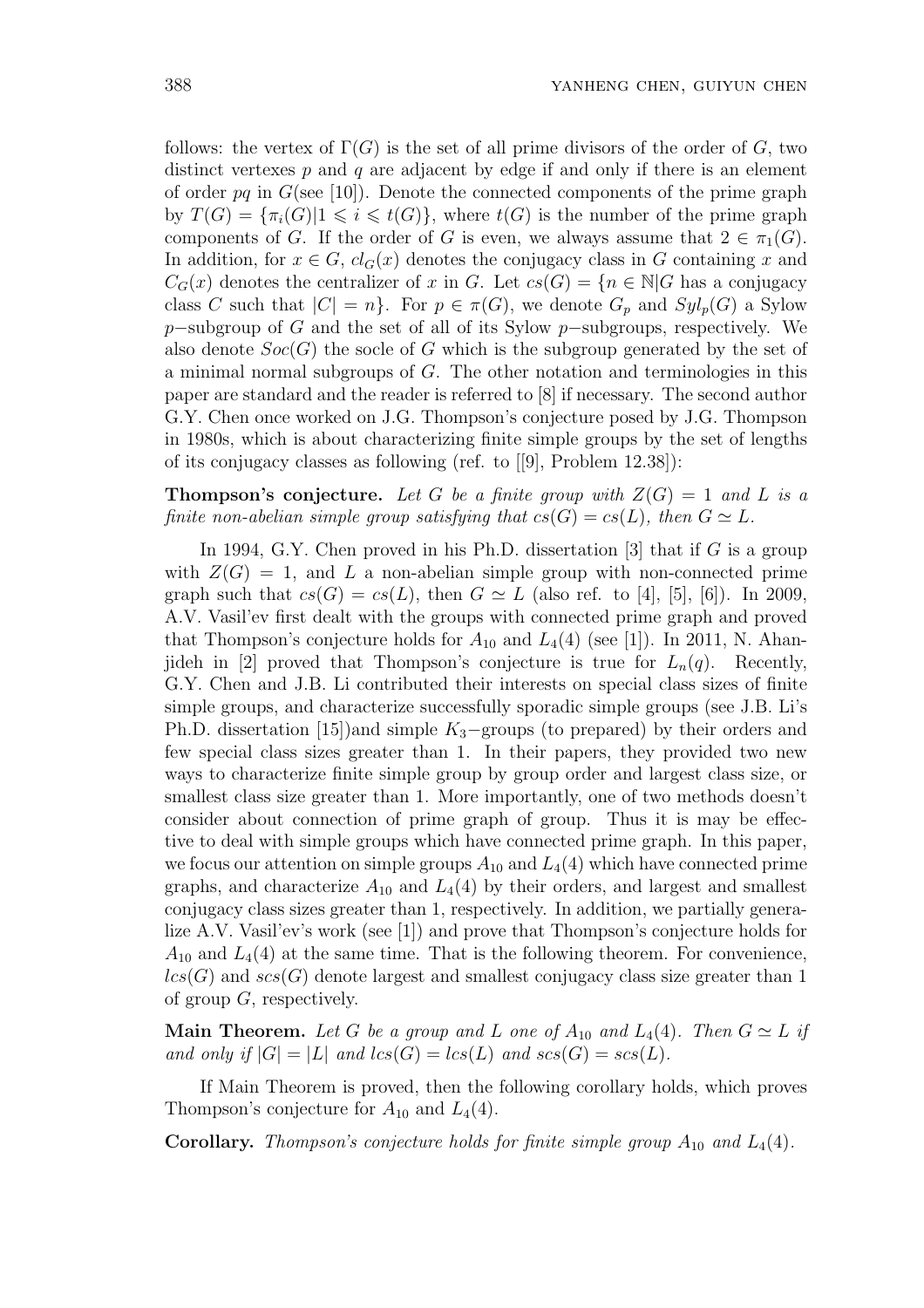**Proof.** Let G be a group and L one of  $A_{10}$  and  $L_4(4)$ . Under the hypothesis of Thompson's conjecture, it is proved in [1] that  $|G| = |L|$ . Hence the corollary follows from Main Theorem.

## 2. Preliminaries

First, we generalize a simple fact which is used many times in G.Y. Chen and J.B. Li's works. It is important to prove our Main Theorem.

**Lemma 2.1.** Let G be a group,  $\overline{G} = G/Z(G)$ .  $\overline{N}$  is a minimal normal subgroup of  $\overline{G}$ , and N is the pre-image of  $\overline{N}$  in G. If  $p \in \pi(\overline{N})$  for some  $p \in \pi(G)$  and  $N_p \in Syl_p(N)$  satisfying  $|N_p| < scs(G)$ , then  $\overline{N}$  is not solvable.

**Proof.** Assume that  $\overline{N}$  is solvable. Then  $\overline{N}$  is an elementary abelian p–group with  $|\overline{N}| = p^t, t \ge 1$ , and N is a nilpotent normal subgroup of G by the hypothesis. Hence  $N_p$  is a normal subgroup of G, and  $N_p$  is not a subgroup of  $Z(G)$ . So there exists an element x of  $N_p - Z(G)$  satisfying that

$$
1 < |cl_G(x)| = |G : C_G(x)| \le |N_p| < scs(G),
$$

violating the hypothesis.

By Lemma 2.1, the fact can easily be obtained as a corollary following.

**Corollary 2.2.** Let G be a group,  $\overline{G} = G/Z(G)$ . If  $|G_p| < scs(G)$  for any  $p \in \pi(G)$ , then  $Soc(\overline{G}) \triangleleft \overline{G} \leq Aut(Soc(\overline{G}))$ .

**Proof.** Suppose that  $\overline{N}$  is any minimal normal subgroup of  $\overline{G}$ , and N is the preimage of  $\overline{N}$  in G. By the hypothesis, N satisfies that  $|N_p| \leq |G_p| < scs(G)$ , so every minimal normal subgroup of  $\overline{G}$  is not solvable by Lemma 2.1. Let  $S_1, S_2, \ldots, S_k(k \geq 1)$  be all minimal normal subgroup of  $\overline{G}$ . Let  $M = Soc(\overline{G})$ , hence  $M = Soc(\overline{G}) = S_1 \times S_2 \times \cdots \times S_k$  and  $S_i$  is a direct product of some isomorphic non-abelian simple groups for  $i = 1, 2, \ldots, k$ . Now, we assert that  $C_{\overline{G}}(M) = 1$ . If not, there exists a minimal normal subgroup  $\overline{S}$  of  $\overline{G}$  such that  $\overline{S} \leq C_{\overline{G}}(M) \bigcap M$ . Thus  $\overline{S}$  is an abelian group, a contradiction. By  $N/C$  theorem, we have  $M \trianglelefteq \overline{G} = \overline{G}/C_{\overline{G}}(M) \leq \text{Aut}(M)$ , as desired.

**Lemma 2.3.** Let K be a normal subgroup of a group G, and  $\overline{G} = G/K$ . If  $\overline{x}$  is the image of an element x of G in  $\overline{G}$ , and  $(|x|, |K|) = 1$ , then  $C_{\overline{G}}(\overline{x}) = C_G(x)K/K$ . In particular, if  $K = Z(G)$ , then  $C_{\overline{G}}(\overline{x}) = C_G(x)/Z(G)$ .

Proof. This is an immediate consequence of Theorem 1.6.2 in [14] or Lemma 5 in [1]. For  $\pi(A_{10}), \pi(L_4(4)) \subseteq \{2, 3, 5, 7, 17\}$ , we need to list all the non-abelian simple groups L satisfying with  $\pi(L) \subseteq \{2, 3, 5, 7, 17\}.$ 

**Lemma 2.4.** Let L be a non-abelian simple group. If  $\pi(L) \subset \{2, 3, 5, 7, 17\}$ , then L is isomorphic to one of simple groups of Table 1. Especially,  $\{2,3\} \subseteq \pi(L)$ , and if  $L \neq S_6(2), S_8(2)$ , then  $\pi(Out(L)) \subseteq \{2, 3\}.$ 

Proof. This is Lemma 2.5 in [7].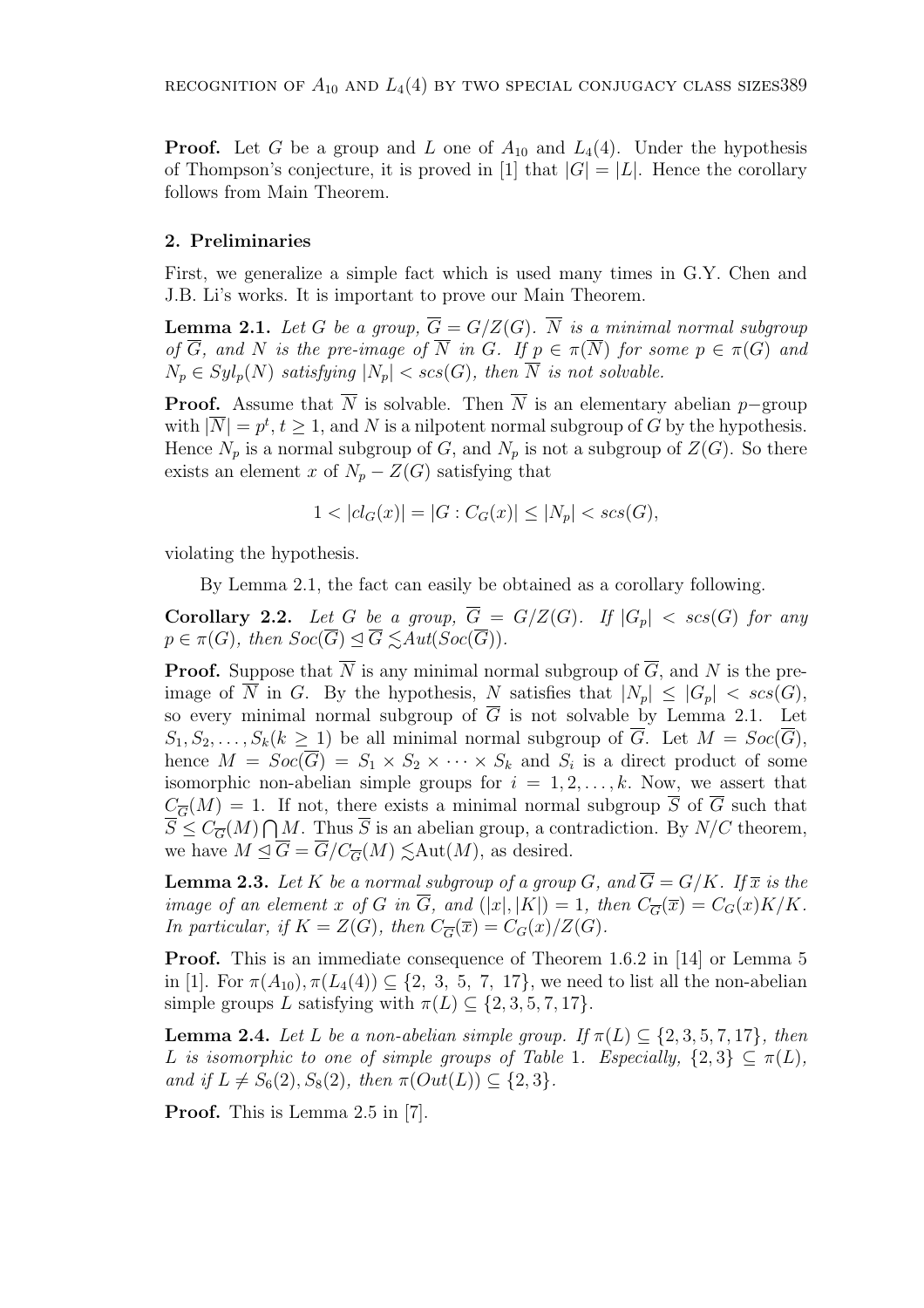| L         | Order of $L$                      | $ \text{Out}(L) $ | L          | Order of $L$                                  | $ \mathrm{Out}(L) $ |
|-----------|-----------------------------------|-------------------|------------|-----------------------------------------------|---------------------|
| $A_5$     | $2^2 \cdot 3 \cdot 5$             | $\overline{2}$    | $A_9$      | $2^6 \cdot 3^4 \cdot 5 \cdot 7$               | $\overline{2}$      |
| $L_2(7)$  | $2^3 \cdot 3 \cdot 7$             | $\overline{2}$    | $J_2$      | $2^7 \cdot 3^3 \cdot 5^2 \cdot 7$             | $\overline{2}$      |
| $A_6$     | $2^3 \cdot 3^2 \cdot 5$           | $2^2$             | $S_4(4)$   | $2^8 \cdot 3^2 \cdot 5^2 \cdot 17$            | 4                   |
| $L_2(8)$  | $2^3 \cdot 3^2 \cdot 7$           | 3                 | $S_6(2)$   | $2^9 \cdot 3^4 \cdot 5 \cdot 7$               | 1                   |
| $L_2(17)$ | $2^4 \cdot 3^2 \cdot 17$          | $\overline{2}$    | $U_4(3)$   | $2^7 \cdot 3^6 \cdot 5 \cdot 7$               | $ D_8 $             |
| $A_7$     | $2^3 \cdot 3^2 \cdot 5 \cdot 7$   | $\overline{2}$    | $S_4(7)$   | $2^8 \cdot 3^2 \cdot 5^2 \cdot 7^4$           | $\overline{2}$      |
| $L_2(16)$ | $2^4 \cdot 3 \cdot 5 \cdot 17$    | $\overline{4}$    | $A_{10}$   | $2^7 \cdot 3^4 \cdot 5^2 \cdot 7$             | $\overline{2}$      |
| $U_3(3)$  | $2^5 \cdot 3^3 \cdot 7$           | $\overline{2}$    | $O_8^+(2)$ | $2^{12} \cdot 3^5 \cdot 5^2 \cdot 7$          | $ S_3 $             |
| $A_8$     | $2^6 \cdot 3^2 \cdot 5 \cdot 7$   | $\overline{2}$    | $O_8^-(2)$ | $2^{12} \cdot 3^4 \cdot 5 \cdot 7 \cdot 17$   | $2^2$               |
| $L_3(4)$  | $2^6 \cdot 3^2 \cdot 5 \cdot 7$   | $ D_{12} $        | $L_4(4)$   | $2^{12} \cdot 3^4 \cdot 5^2 \cdot 7 \cdot 17$ | $\overline{2}$      |
| $U_4(2)$  | $2^6 \cdot 3^4 \cdot 5$           | $\overline{2}$    | $He^-$     | $2^{10} \cdot 3^3 \cdot 7^3 \cdot 17$         | $\overline{2}$      |
| $L_2(49)$ | $2^4 \cdot 3 \cdot 5^2 \cdot 7^2$ | $2^2$             | $S_8(2)$   | $2^{16} \cdot 3^5 \cdot 5^2 \cdot 7 \cdot 17$ | 1                   |
| $U_3(5)$  | $2^4 \cdot 3^2 \cdot 5^3 \cdot 7$ | $ S_3 $           |            |                                               |                     |

Table 1. Non-abelian simple groups L with  $\pi(L) \subseteq \{2, 3, 5, 7, 17\}$ 

A group  $G$  is said to be an almost simple group related to  $L$  if and only if  $L \leq G \leq \text{Aut}(L)$  for some non-abelian simple group L. Almost simple groups related to L with  $\pi(L) \subseteq \{2, 3, 5, 7, 17\}$  are listed in the following lemma.

**Lemma 2.5.** Let L be a non-abelian simple group such that  $\pi(L) \subseteq \{2, 3, 5, 7, 17\}$ . If  $L \leq G \leq Aut(L)$ , then G is isomorphic to one of the groups listed in Table 2.

| L        | $G\$            | L         | $G\,$                 | L          | $G\$                  | L            | $G\,$         |
|----------|-----------------|-----------|-----------------------|------------|-----------------------|--------------|---------------|
| $A_5$    | L               | $L_3(4)$  | L                     | $S_6(2)$   | L                     | $L_4(4)$     | L             |
|          | $L\cdot 2$      |           | $L \cdot 2_1$         | $A_{10}$   | L                     |              | $L \cdot 2_1$ |
| $L_2(7)$ | L               |           | $L \cdot 3$           |            | $L\cdot 2$            |              | $L \cdot 2_2$ |
|          | $L\cdot 2$      |           | $L \cdot 6$           | $S_4(7)$   | L                     |              | $L \cdot 2_3$ |
| $A_6$    | $L_{\parallel}$ |           | $L \cdot 2_2$         |            | $L \cdot 2$           |              | $L \cdot 2^2$ |
|          | $L \cdot 2_1$   |           | $L \cdot 3 \cdot 2_2$ | $O_8^+(2)$ | L                     | $L_2(16)$    | L             |
|          | $L \cdot 2_2$   |           | $L \cdot 2_3$         |            | $L \cdot 2$           |              | $L\cdot 2$    |
|          | $L\cdot 2_3$    |           | $L \cdot 3 \cdot 2_3$ |            | $L\cdot 3$            |              | $L \cdot 4$   |
|          | $L \cdot 2^2$   |           | $L\cdot 2^2$          |            | $L \cdot S_3$         | $O_8^{-}(2)$ | L             |
| $L_2(8)$ | L               |           | $L \cdot D_{12}$      | $U_4(3)$   | L                     |              | $L\cdot 2$    |
|          | $L \cdot 3$     | $L_2(49)$ | L                     |            | $L\cdot 2_1$          | $S_4(4)$     | L             |
| $A_7$    | L               |           | $L \cdot 2_1$         |            | $L\cdot 4$            |              | $L\cdot 2$    |
|          | $L\cdot 2$      |           | $L \cdot 2_2$         |            | $L\cdot 2_2$          |              | $L \cdot 4$   |
| $U_3(3)$ | L               |           | $L \cdot 2_3$         |            | $L \cdot (2^2)_{122}$ |              |               |
|          | $L\cdot 2$      |           | $L \cdot 2^2$         |            | $L \cdot (2^2)_{133}$ |              |               |
| $A_8$    | L               | $U_3(5)$  | L                     |            | $L \cdot D_8$         |              |               |
|          | $L\cdot 2$      |           | $L\cdot 2$            | $L_2(17)$  | L                     |              |               |
| $U_4(2)$ | L               |           | $L \cdot 3$           |            | $L \cdot 2$           |              |               |
|          | $L\cdot 2$      |           | $L \cdot S_3$         | He         | L                     |              |               |
| $A_9$    | L               | $J_2$     | L                     |            | $L \cdot 2$           |              |               |
|          | $L\cdot 2$      |           | $L\cdot 2$            | $S_8(2)$   | L                     |              |               |

Table 2. Almost simple groups  $L \leq G \leq Aut(L)$  with  $\pi(L) \subseteq \{2, 3, 5, 7, 17\}$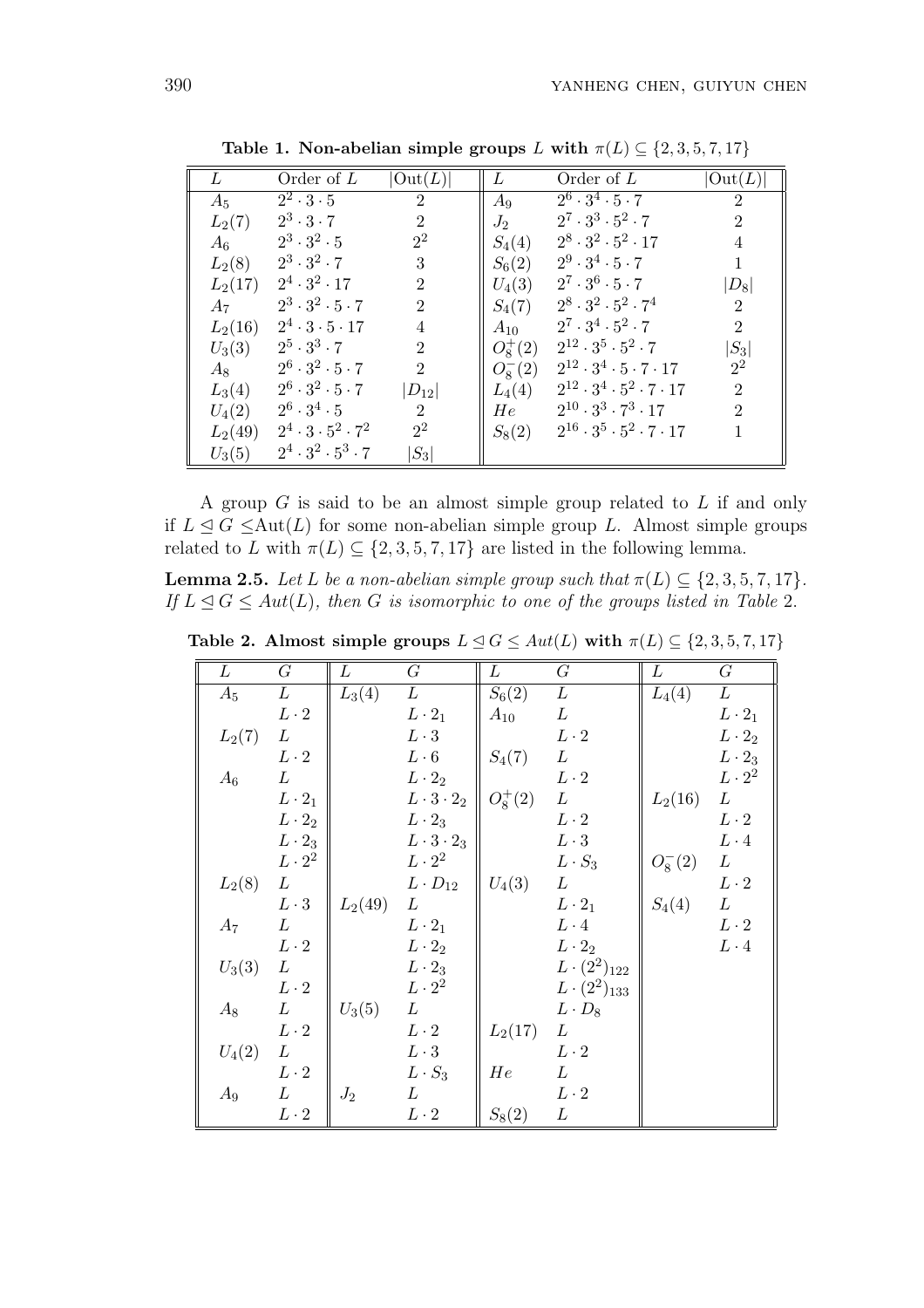**Proof.** All almost simple groups not related to  $L_2(17)$ ,  $L_2(16)$ ,  $S_4(4)$ ,  $S_8(2)$ ,  $O_8^-(2)$ ,  $L_4(4)$ , and He listed in Table 2 were given in Proposition 1 in [11]. Those related to one of  $L_2(17)$ ,  $L_2(16)$ ,  $S_4(4)$ ,  $S_8(2)$ ,  $O_8^-(2)$ ,  $L_4(4)$ , and He are easily obtained by an algorithm from [12].

**Lemma 2.6.** Let  $R = R_1 \times \cdots \times R_k$ , where  $R_i$  is a direct product of  $n_i$  isomorphic copies of a non-abelian simple group  $H_i$ , where  $H_i$  and  $H_j$  are not isomorphic if  $i \neq j$ . Then  $\text{Aut}(R) \simeq \text{Aut}(R_1) \times \cdots \times \text{Aut}(R_k)$  and  $\text{Aut}(R_i) \simeq (\text{Aut}(H_i) \wr S_{n_i},$  where in this wreath product  $\text{Aut}(H_i)$  appears in its right regular representation and the symmetric group  $S_{n_i}$  in its natural permutation representation. Moreover, these isomorphisms induce outer automorphisms  $\text{Out}(R) \simeq \text{Out}(R_1) \times \cdots \times \text{Out}(R_k)$  and  $\mathrm{Out}(R_i)\simeq(\mathrm{Out}(H_i)\wr S_{n_i}).$ 

Proof. This is Theorem 3.3.20 in [13].

## 3. Proof of the Main Theorem

We divide the sufficient proof of Main Theorem into two lemmas.

**Lemma 3.1.** Let G be a group with  $|G| = 2^7 \cdot 3^4 \cdot 5^2 \cdot 7$ . If  $lcs(G) = 2^4 \cdot 3^4 \cdot 5^2 \cdot 7$ and  $scs(G) = 2^4 \cdot 3 \cdot 5$ . Then  $G \simeq A_{10}$ .

**Proof.** It is clear that one has that  $Z(G) \leq C_G(x)$  for any  $x \in G$ . Set x, and  $y \in G$  such that  $lcs(G) = |cl_G(x)| = 2^4 \cdot 3^4 \cdot 5^2 \cdot 7$  and  $scs(G) = |cl_G(y)| = 2^4 \cdot 3 \cdot 5$ . Since  $|G| = 2^7 \cdot 3^4 \cdot 5^2 \cdot 7$  and  $lcs(G) = 2^4 \cdot 3^4 \cdot 5^2 \cdot 7$ ,  $Z(G)$  is a proper subgroup of G with  $|Z(G)| \mid 2^3$  by the hypothesis. Thus 3, 5, and  $7 \notin \pi(Z(G))$ . Considering  $\overline{G} = G/Z(G)$ . For any prime  $p \in \pi(G)$ , the order of Sylow p-subgroup of G is less than  $scs(G)$ . By Corollary 2.2, we know that every minimal normal subgroup of  $\overline{G} = G/Z(G)$  is non-solvable and  $Soc(\overline{G}) \trianglelefteq \overline{G} \leq \text{Aut}(Soc(\overline{G}))$ . Let  $M = Soc(\overline{G})$  and  $S_1, S_2, \cdots, S_k (k \ge 1)$  be all minimal normal subgroups of  $\overline{G}$ , hence  $M = Soc(\overline{G}) = S_1 \times S_2 \times \cdots \times S_k$  and  $S_i$  is a direct product of some isomorphic non-abelian simple groups for  $i = 1, 2, \ldots, k$ .

We assert that  $3 \in \pi(M)$ . Otherwise, M is a simple  $K_3$ –group with  $\pi(M)$  =  $\{2, 5, 7\}$ . This is impossible by Table 1.

We assert that  $5 \in \pi(M)$ . Otherwise, M is a simple  $K_3$ -group with  $\pi(M)$  =  $\{2,3,7\}$  and  $5 \in \pi(\text{Out}(G))$ . By Table 1, we find that M is isomorphic to one of the following simple groups:  $L_2(7)$ ,  $L_2(8)$ , and  $U_3(3)$ . By Lemma 2.4, we see that  $|\text{Out}(L_2(7))| = |\text{Out}(U_3(3))| = 2$ , and  $|\text{Out}(L_2(8))| = 3$ , a contradiction to  $5 \in \pi(\mathrm{Out}(G)).$ 

We also assert that  $7 \in \pi(M)$ . Otherwise,  $\pi(M)=\{2,3,5\}$  and  $7 \in \pi(\text{Out}(G))$ . By Table 1, M may be isomorphic to one of the following groups:

$$
A_5, A_6, U_4(2), A_5 \times A_5, A_5 \times A_6
$$
, and  $A_6 \times A_6$ .

By Lemma 2.4 and Lemma 2.6, we see that outer automorphism groups of these groups are 2−groups, contradicting to  $7 \in \pi(\text{Out}(G))$ . Hence  $\{3, 5, 7\} \subseteq \pi(M)$ . By Table 1 again, M may be isomorphic to one of the following groups:

$$
A_7, A_8, L_3(4), A_9, J_2, A_{10}, A_5 \times L_2(7), A_5 \times L_2(8), A_5 \times U_3(3), A_5 \times A_7,
$$
  
 $L_2(7) \times A_6$ , and  $L_2(8) \times A_6$ .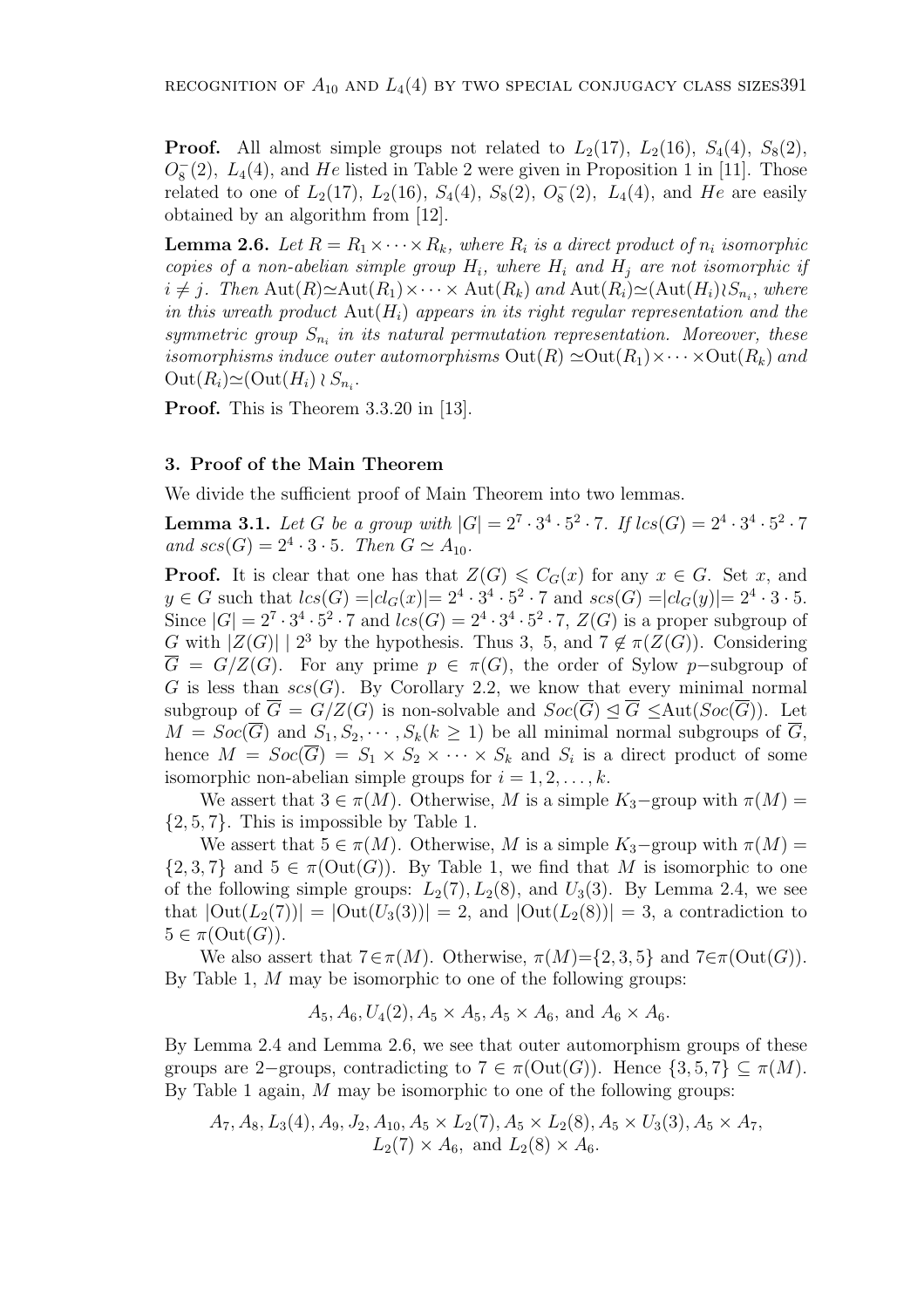Now, let us recall that  $M \triangleleft \overline{G} \leq \text{Aut}(M)$ . If M is isomorphic to one of  $A_7, A_8, L_3(4), A_9, A_5 \times L_2(7), A_5 \times L_2(8), A_5 \times U_3(3), L_2(7) \times A_6$ , and  $L_2(8) \times A_6$ , then we have that 5 ||  $|\overline{G}|$  by Table 1 and Lemma 2.6. Hence  $5 \in \pi(Z(G))$ , a contradiction. If M is isomorphic to one of  $J_2$ , and  $A_5 \times A_7$ , then by the same reasoning  $3 \in \pi(Z(G))$ , a contradiction.

Hence  $M \simeq A_{10}$  and G must be isomorphic to  $A_{10}$  by comparing the orders of  $M$  and  $G$ , as claimed.

**Lemma 3.2.** Let G be a group with  $|G| = 2^{12} \cdot 3^4 \cdot 5^2 \cdot 7 \cdot 17$ . If  $lcs(G) = 2^{10} \cdot 3^2 \cdot 5^2 \cdot 7 \cdot 17$ and  $scs(G) = 3^2 \cdot 5 \cdot 7 \cdot 17$ . Then  $G \simeq L_4(4)$ .

**Proof.** First, for any  $x \in G$ ,  $Z(G)$  is contained in  $C_G(x)$ . By the hypothesis, there exist y, and  $z \in G$  such that  $scs(G) = |cl_G(y)| = 3^2 \cdot 5 \cdot 7 \cdot 17$  and  $lcs(G) =$  $|cl_G(z)| = 2^{10} \cdot 3^2 \cdot 5^2 \cdot 7 \cdot 17$ . Since  $|G| = 2^{12} \cdot 3^4 \cdot 5^2 \cdot 7 \cdot 17$ , and  $lcs(G) = 2^{10} \cdot 3^2 \cdot 5^2 \cdot 7 \cdot 17$ , we have that  $Z(G)$  is a proper subgroup of G of order dividing 36. Similar to Lemma 3.1, Considering  $\overline{G} = G/Z(G)$ . For any prime  $p \in \pi(G)$ , the order of Sylow p–subgroup of G is less than  $scs(G)$ . Hence by Corollary 2.2, we know that every minimal normal subgroup of  $\overline{G}$  is non-solvable and  $Soc(\overline{G}) \trianglelefteq \overline{G} \leq \text{Aut}(Soc(\overline{G}))$ . Let  $M = Soc(\overline{G})$  and  $S_1, S_2, \ldots, S_k (k \geq 1)$  be all minimal normal subgroups of  $\overline{G}$ . Hence  $M = Soc(\overline{G}) = S_1 \times S_2 \times \cdots \times S_k$  and  $S_i$  is a direct product of some isomorphic non-abelian simple groups for  $i = 1, 2, \ldots, k$ . Similar to the proof Lemma 3.1, we prove 5, 7, and  $17 \in \pi(M)$ .

If  $5 \notin \pi(M)$ , then  $5 \in \pi(\text{Out}(M))$ . Applying Table 1 and possible order of M, M may be isomorphic to one of the following groups:

$$
L_2(7)
$$
,  $L_2(8)$ ,  $L_2(17)$ ,  $U_3(3)$ ,  $L_2(7) \times L_2(17)$ , and  $L_2(8) \times L_2(17)$ .

By Lemmas 2.4 and 2.6, we see that outer automorphism groups of groups above are  $\{2, 3\}$ –groups, a contradiction to  $5 \in \pi(\text{Out}(M))$ . Therefore,  $5 \in \pi(M)$ .

If  $7 \notin \pi(M)$ , then  $7 \in \pi(\text{Out}(M))$ . By Table 1 and  $5 \in \pi(M)$ , M may be isomorphic to one of the following groups:

$$
A_5
$$
,  $A_6$ ,  $L_2(16)$ ,  $U_4(2)$ ,  $S_4(4)$ ,  $A_5 \times A_5$ ,  $A_5 \times A_6$ ,  $A_6 \times A_6$ ,  $A_5 \times L_2(17)$ ,  $A_5 \times L_2(16)$ ,  $A_6 \times L_2(17)$ , and  $A_6 \times L_2(16)$ .

By Table 1 and Lemma 2.6, we see that outer automorphism groups of these groups are 2− groups, a contradiction. Hence  $7 \in \pi(M)$ .

If  $17 \notin \pi(M)$ , then  $17 \in \pi(\text{Out}(G))$ . By Table 1 and  $\{5, 7\} \subset \pi(M)$ , M may be isomorphic to one of the following groups:

$$
A_7
$$
,  $A_8$ ,  $L_3(4)$ ,  $A_9$ ,  $J_2$ ,  $S_6(2)$ ,  $A_{10}$ ,  $A_5 \times L_2(7)$ ,  $A_5 \times L_2(8)$ ,  $A_5 \times A_7$ ,  $A_5 \times A_8$ ,  $A_5 \times L_3(4)$ ,  $A_6 \times L_2(7)$ ,  $A_6 \times L_2(8)$ ,  $A_6 \times A_7$ ,  $A_6 \times A_8$ ,  $A_6 \times L_3(4)$ , and  $A_5 \times L_2(7) \times A_6$ .

By Table 1 and Lemma 2.6, we know that 17 is not a prime divisor of outer automorphism of those groups above, a contradiction. Hence  $17 \in \pi(M)$ . For convenience, we assume that  $7 \in \pi(S_i)$ , and  $17 \in \pi(S_j)$  for  $i, j \in \{1, 2, \dots, k\}$ .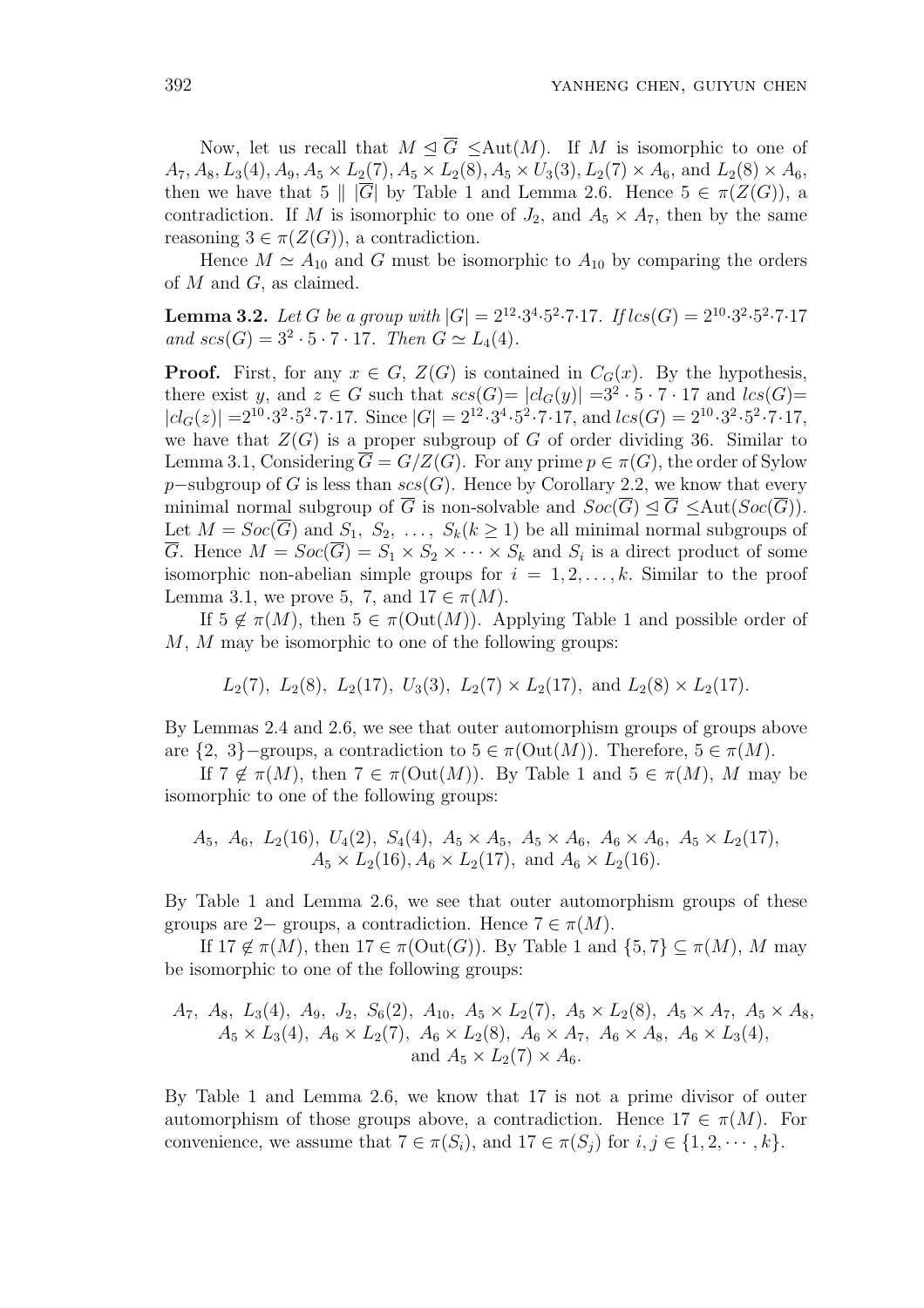If  $i \neq j$ , then  $S_i$  and  $S_j$  are two non-isomorphic simple groups. By Table 1 and possible order of  $M$  again, we see that  $M$  may be isomorphic to one of the following groups:

 $L_2(7) \times L_2(16)$ ,  $L_2(7) \times L_2(17)$ ,  $L_2(7) \times S_4(4)$ ,  $L_2(8) \times L_2(16)$ ,  $L_2(8) \times L_2(17)$ ,  $L_2(8) \times S_4(4)$ ,  $A_7 \times L_2(16)$ ,  $A_7 \times L_2(17)$ ,  $U_3(3) \times L_2(16)$ ,  $A_8 \times L_2(16)$ ,  $A_8 \times L_2(17)$ ,  $L_3(4) \times L_2(16)$ ,  $L_3(4) \times L_2(17)$ ,  $A_5 \times L_2(7) \times L_2(16)$ ,  $A_5 \times L_2(7) \times L_2(17)$ ,  $A_5 \times L_2(8) \times L_2(16)$ , and  $A_6 \times L_2(7) \times L_2(16)$ .

If  $M$  is isomorphic to one of the following groups:

 $L_2(7) \times L_2(16)$ ,  $L_2(7) \times L_2(17)$ ,  $L_2(8) \times L_2(16)$ ,  $U_3(3) \times L_2(16)$ ,  $A_8 \times L_2(17)$ ,  $L_3(4) \times L_2(17)$ ,  $L_2(8) \times L_2(17)$ ,  $A_7 \times L_2(17)$ , and  $A_5 \times L_2(7) \times L_2(17)$ ,

then, by Table 1 and Lemma 2.6, we come to  $5 \in \pi(Z(G))$  by comparing the orders of M,  $\overline{G}$ , and Aut $(M)$ , a contradiction.

If  $M \simeq L_2(7) \times S_4(4)$ , then

$$
Aut(M) = Aut(L_2(7)) \times AutS_4(4)) = L_2(7) \cdot 2 \times S_4(4) \cdot 4
$$

by Lemma 2.6 and Table 2.

Recall that  $M \triangleleft \overline{G} \leq \text{Aut}(M)$ , then  $|Z(G)| = 3$  or 6. So there exists an element w of order 7 in G such that  $C_G(w)/Z(G) = C_{\overline{G}}(\overline{w}) \ge \langle \overline{w} \rangle \times S_4(4)$  by Lemma 2.3, where  $\overline{w}$  is the image of w in  $\overline{G}$ . Hence  $|C_G(w)| \geq 2^8 \cdot 3^3 \cdot 5^2 \cdot 7 \cdot 17$ such that  $1 < |cl_G(w)| < \text{scs}(G)$ , a contradiction to minimality of  $\text{scs}(G)$ .

If  $M \simeq L_2(8) \times S_4(4)$ , then by same way above we come to  $Aut(M) =$  $L_2(8) \cdot 3 \times S_4(4) \cdot 4$  such that  $|Z(G)| \leq 2$ . So there exists an element w of order 7 in G such that such that  $1 < |cl_G(w)| < scs(G)$ , a contradiction.

In a similar way used above, we can deal with the remaining cases of M, and can always find an element of G such that its conjugacy class length is less than  $scs(G)$ , leading to a contradiction.

Hence  $i = j$ . Without loss of generality, assume that 7, and  $17 \in \pi(S_1)$ . Then  $S_1$  is a non-abelian simple group and isomorphic to  $O_8^-(2)$  or  $L_4(4)$  by Table 1. Therefore  $k = 1$ , and M may be isomorphic to one of following groups:  $O_8^-(2)$ , and  $L_4(4)$ .

If  $M \simeq O_8^-(2)$ , then, by Table 1 and Table 2,  $\overline{G} \simeq O_8^-(2)$  or  $O_8^-(2) \cdot 2$ and  $\text{Aut}(M) = O_8^-(2) \cdot 2$ . Comparing the orders of M,  $\overline{G}$ , and  $\text{Aut}(M)$ , we see that  $|Z(G)| = 5$  and  $\overline{G} \simeq O_8^{-}(2)$ . If G is a split extension  $O_8^{-}(2)$  by  $Z(G)$ , then  $G = O_8^-(2) \times Z(G)$ . Therefore, by [8], there exists a non-central element w of order 2 in G such that  $1 < |cl_G(w)| < \mathsf{scs}(G)$ , leading to a contradiction. Hence G is not a split extension  $O_8^-(2)$  by  $Z(G)$ , which implies that 5 divides  $|\text{Mult}(O_8^-(2))|$ , a contradiction to  $|\text{Mult}(O_8^-(2))|=2$  by [8].

Hence  $M \simeq L_4(4)$  and so G must be isomorphic to  $L_4(4)$  by  $|G| = |M|$ , as desired.

**Proof of the Main Theorem.** The necessity is obvious by [8] and the sufficiency follows from Lemmas 3.1 and 3.2.